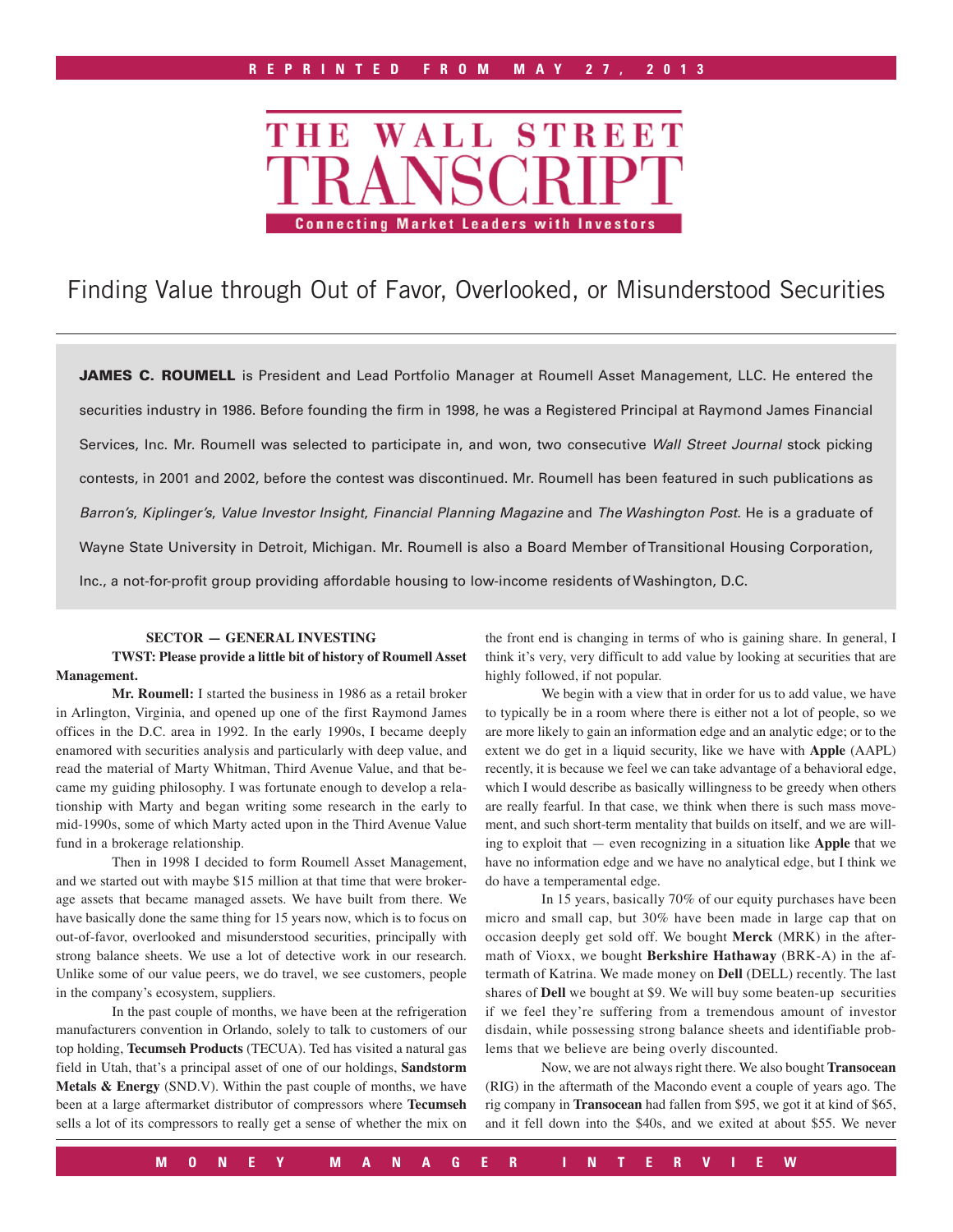#### **MONEY MANAGER INTERVIEW —— FINDING VALUE THROUGH OUT OF FAVOR, OVERLOOKED, OR MISUNDERSTOOD SECURITIES**

changed our view that the liability of **Transocean** was going to be very digestible. That was the initial analysis and that was correct. What we got concerned about as the Macondo well continued to spill oil in the Gulf, was that it could really reduce demand for ultradeepwater drilling, and that that would really change day rates and the economics of the business. We are cap-structure agnostics. So on the same day we actually sold our **Transocean** stock, we bought **Transocean** debt at \$0.90 that mawould use the analogy of when you walk into **Bloomingdale's**, about 80% of the goods there are going to be overvalued and can probably be purchased cheaper elsewhere. But sometimes you find a unique situation. A couple of years ago, I found a suit that had 40% knocked off and there was a little cut on the back of the knee and they knocked often another 25%, so I got over 50% off a great suit. It does happen, you can find good values, but we would say this market is expensive to us.

tured two years later at par. So we will look throughout the capital structure, we are very opportunistic. We have a broad mandate. In the fourth quarter of 2008, we had less than 5% of our assets in fixed income. And by the end of 2009 it was 40% all high yield, bought at \$0.40, \$0.50, \$0.60 when credit spreads widened out 20% over.

### **TWST: You have described your approach as "a different approach to deepvalue investing." Would you explain that a little more?**

**Mr. Roumell:** Over the years, we have struggled with trying to create a very easy to understand description of what we do, and for a couple of years we used "a different approach to deep value." When we put that tag line together, we had a couple of things in mind. Number one, we don't mind buying a growth stock. Whereas traditional value investors are often associated with focusing on **Sears Roebuck** (SHLD) or **J.C. Penney** (JCP) turnaround stories, which have real estate and so forth, we are interested in growth as well. We just don't want to pay for it. We

**Highlights**

James Roumell discusses his firm's investment strategies, which encompasses out-of-favor, overlooked and misunderstood securities, with strong balance sheets. He says most equity purchases in Roumell's history have been micro- and small-cap companies and he provides specific examples of successful holdings and exits in the portfolio. Mr. Roumell also explains the idea of the "pervasiveness of the short term."

Companies include: Tecumseh Products (TECUA); Sandstorm Metals & Energy (SND.V); Apple (AAPL); Merck & Co. (MRK); Berkshire Hathaway (BRK-A); Dell (DELL); Transocean Ltd. (RIG); Sears Holdings (SHLD); J.C. Penney Company (JCP) and Ultra Petroleum (UPL).

Although the market does have forward earnings of 14 times or 15 times, it's still much more expensive on a 10-year-adjusted p/e basis, kind of the Shiller CAPE.

We think earnings should be looked at over 10 years, not one year. Current earnings coming off the S&P are coming off the highest operating margins post war. If you look at a chart where corporate profit margins are right now, they are at about 13%, when the post-war median has been about 9.5%. And if margins revert to the mean, you no longer have the S&P earning \$110. There is a lot of faith put on the fact that the market is at a modest p/e, but it's really being driven by an abnormally high  $-$  the highest, in fact  $$ post-war operating margin, which we don't think is sustainable. If you look at nonearnings measures like market cap to GDP or price to sales of the economy, the market is over 100% of GDP right now, and the postwar median has been more like 65%.

At the end of the day, we find a security we like, we're going to buy it because we're looking at it as if we were taking

it private. If you're going to take something private and you are going

## *"[M]ost traditional value is really associated with a deep commitment to buy and hold, and we don't mind selling under the right circumstances. So I don't think we have the same commitment to buy and hold that a lot of traditional deep value has, and we're highly opportunistic."*

Another way in which we are different is most traditional value is really associated with a deep commitment to buy and hold, and we don't mind selling under the right circumstances. So I don't think we have the same commitment to buy and hold that a lot of traditional deep value has, and we're highly opportunistic. Right now in our fund, we are holding 35% cash. The tag line we have focused on now is on finding value through out-of-favor, overlooked or misunderstood securities. That is probably a more accurate description of what we do.

want to try to get it for free, and we try to get it free in different ways.

**TWST: You said you are holding 35% cash right now. What determines how much cash you hold?** 

**Mr. Roumell:** We will hold cash if we don't have a great idea where we want to invest. If we have an idea that grabs us, we will absolutely buy it. There is no hesitation to deploy capital if we can justify it on a company-specific basis. We are not trying to of predict market movements in general. Sometimes there is not great pricing available. It's not to say that things don't become available here and there. I

to own it, you are really not worrying about things like what the Chinese growth rate is going to come in at. I use the analogy if I was looking at a dry cleaner down the street and they were generating a hundred thousand dollars in cash flow a year and there was an apartment building going up down the street, so I knew there were more people coming into the neighborhood and I could buy that at 6.5 times earnings; and then they also own the real estate, so that if the dry cleaner business didn't make it I'd still have a piece of real estate. If I could get that kind of pricing, I couldn't care a less what Chinese GDP is going to do.

#### **TWST: Is J.C. Penney one of your holdings?**

**Mr. Roumell:** We own the **J.C. Penney** debt. We bought the debt, and we paid about \$83 for it. And the analysis was really based on, A, we didn't want to speculate in the equity, but we felt that they owned 40% of the real estate, which made it attractive. We just sold the **J.C. Penney** debt out at \$87. The reason we did that was because of the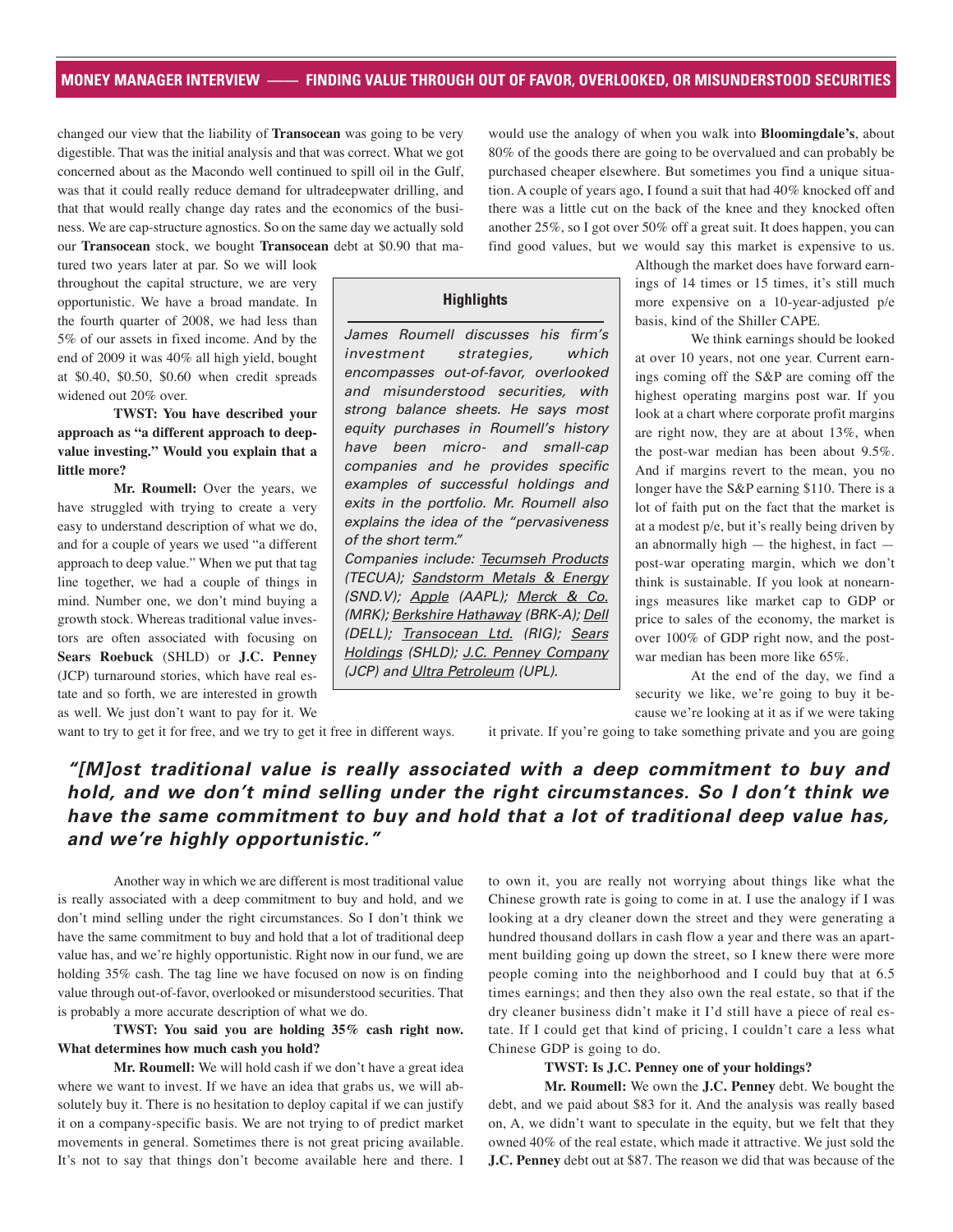Goldman Sachs loan of \$1.75 billion that is basically secured by the real estate. And so even though our bonds were senior unsecured just like the rest of the paper, what effectively happened is we got debt put on top of us that was secured. On the one hand, equity investors like it because it gives a lot more liquidity and a lot more breathing room, and chance to actually turn it around. Interestingly, the equity is probably a better risk/reward than the debt now. But from our standpoint, we weren't really speculating on a turnaround as much as modeling through that in the event of a filing, we would be protected. Without that protection now, with a senior secured piece of paper ahead of us, it's no longer the same investment rationale.



**TWST: You sell when you meet your price targets. Are there other reasons you would sell something out of a portfolio?** 

**Mr. Roumell: J.C. Penney** is a good example. If we get new material information, we may sell. With **J.C. Penney**, we did not like being subordinated. Now there is senior secured paper ahead of us, which is fine if the bond remains performing, which is likely, but it's not fine if the company actually files. The investment thesis was that we were supported by a lot of real estate that was not secured; well it is now. So that wasn't really so much a price target change, it was a new material piece of information that we felt changed the risk/reward dynamic of the security.

#### **TWST: In your first-quarter newsletter, you talked about the pervasiveness of the short-term. What you mean?**

**Mr. Roumell:** Let's take **Ultra** as an example. Investors loved **Ultra** at \$90 and \$100 when natural gas price was above \$13/ Mcfe, because the short-term outlook for natural gas was so positive, and they loved it. They are really focused on the information right in front of their noses. Similarly now, although natural gas prices having significantly moved up from a bottom, the immediate near-term outlook is still very uncertain, and that's what they are focused on. They are watching the price of natural gas in the next quarter, around the next couple of years, and not recognizing that at the end of the day, it really isn't so much about what natural gas prices are in the next quarter, it's what price are you paying. Given the risks of the security, it's always price versus value.

I put the short-termism in two camps, and we used examples of each in our first-quarter letter. One camp are the "strategists." So in

*"We think Ultra has great assets. They are long-life assets. They have an average life of about 17 years. We're bullish long-term on natural gas, but more importantly, with Ultra you don't have to be that bullish on natural gas. Because they are such a low-cost producer, they don't need dramatically high prices to succeed."*

**TWST: What about Ultra Petroleum? Why do you own that company?**

**Mr. Roumell:** We think **Ultra** (UPL) has great assets. They are long-life assets. They have an average life of about 17 years. We're bullish long-term on natural gas, but more importantly, with **Ultra** you don't have to be that bullish on natural gas. Because they are such a low-cost producer, they don't need dramatically high prices to succeed. The industry median all-in lifting cost is \$6.31 per Mcfe, and **Ultra's** is at \$3.00. They anticipate that if gas prices go from \$3.50 to \$4.50 per Mcf, they can double **Ultra's** EBITDA from \$600 million to \$1.2 billion. There is a lot of leverage in the model, it's a very well run business. Michael, the CEO, has \$75 million worth of stock. We just met with them a couple of months ago. We see more and more utilities as is described in the firstquarter letter converting to natural gas. We think eventually, you'll have LNG where they will be exporting of natural gas.

Also, short of LNG, they really think they will be shipping down to Mexico, which doesn't require all the building, the LNG facilities that are needed to ship natural gas abroad. They think there is a big opportunity by going south of the border. It fits the out-of-favor paradigm perfectly. It is also well capitalized. A few years ago, **Ultra** touched \$100 a share. Our average cost is \$18.5, and the number of bullish analysts on the stock was 25% when we bought our first share. The number of bullish analysts was 80% when the stock was trading close to \$100.



2009, things are burning around you, municipalities are going to just start going bankrupt and so the short-termism was to be just totally absorbed in the headlines of the day. The headlines of the day were municipalities are struggling to meet their budgets and stimulus money coming from the Federal Government was going to dry up, and so municipalities are going to default and the cascading effects of that are going to be catastrophic, so stay away from the market. Well, markets now have gone up